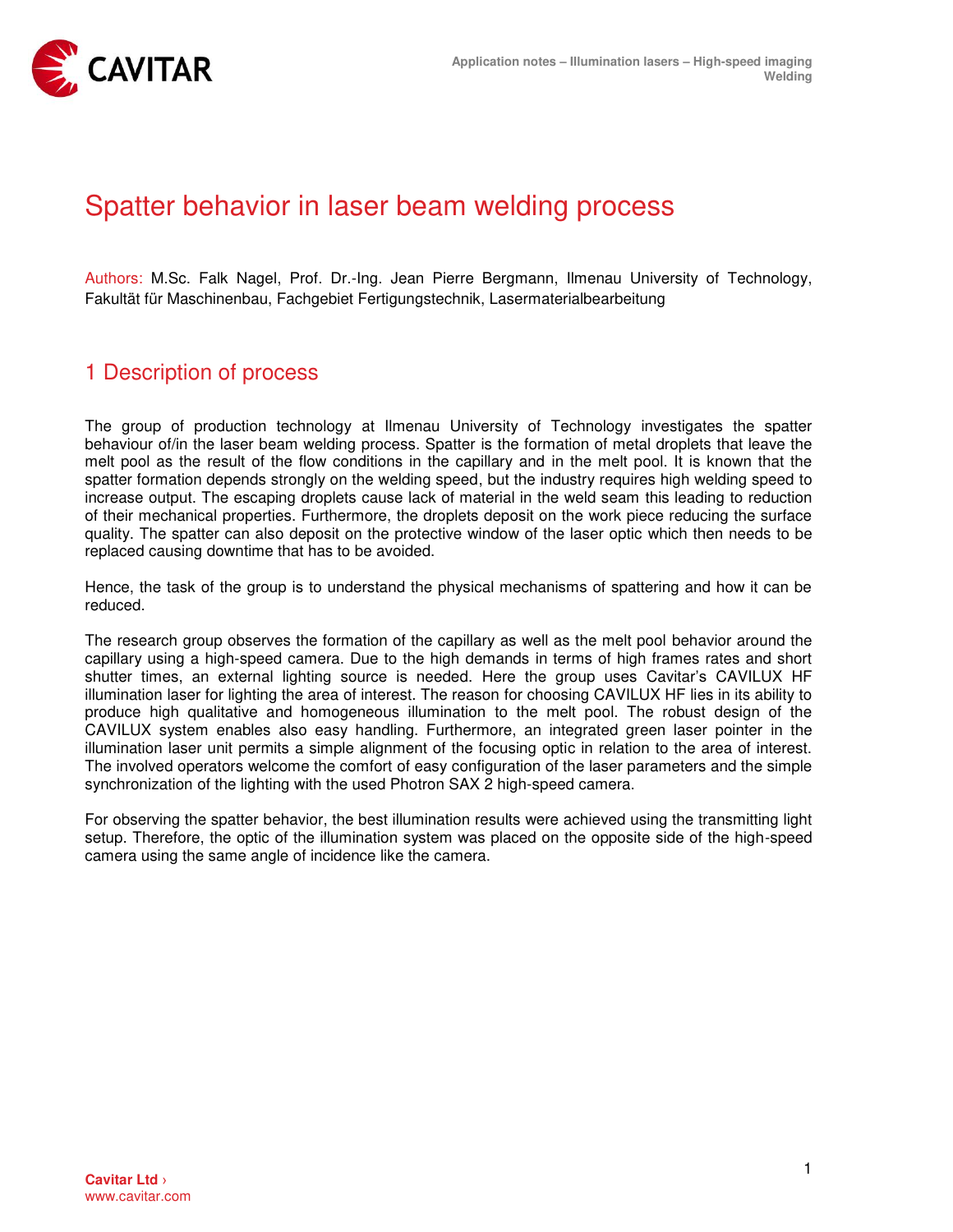

Video/Image 1 shows the formation of the capillary and the melt pool. Moreover, the development of a column of material on the back side of the capillary can be observed. The column increases in vertical direction with further time steps and disintegrates into several droplets. The droplets leave the melt pool resulting in the lack of material and reduction of mechanical properties of the weld.



Image 1: Formation of capillary in melt pool of laser welding. Captured at 20.000 fps.

Video/image 2 shows the influence of the superimposed diode laser on melt pool behavior using the same welding speed. It is clearly visible that the size of the melt pool is increased, whereby the dynamics of the melt flow is reduced. Particularly the last mentioned effect leads to a distinctive decrease of spattering.



Image 2: Influence of superimposed diode laser on melt pool. Captured at 20.000 fps.